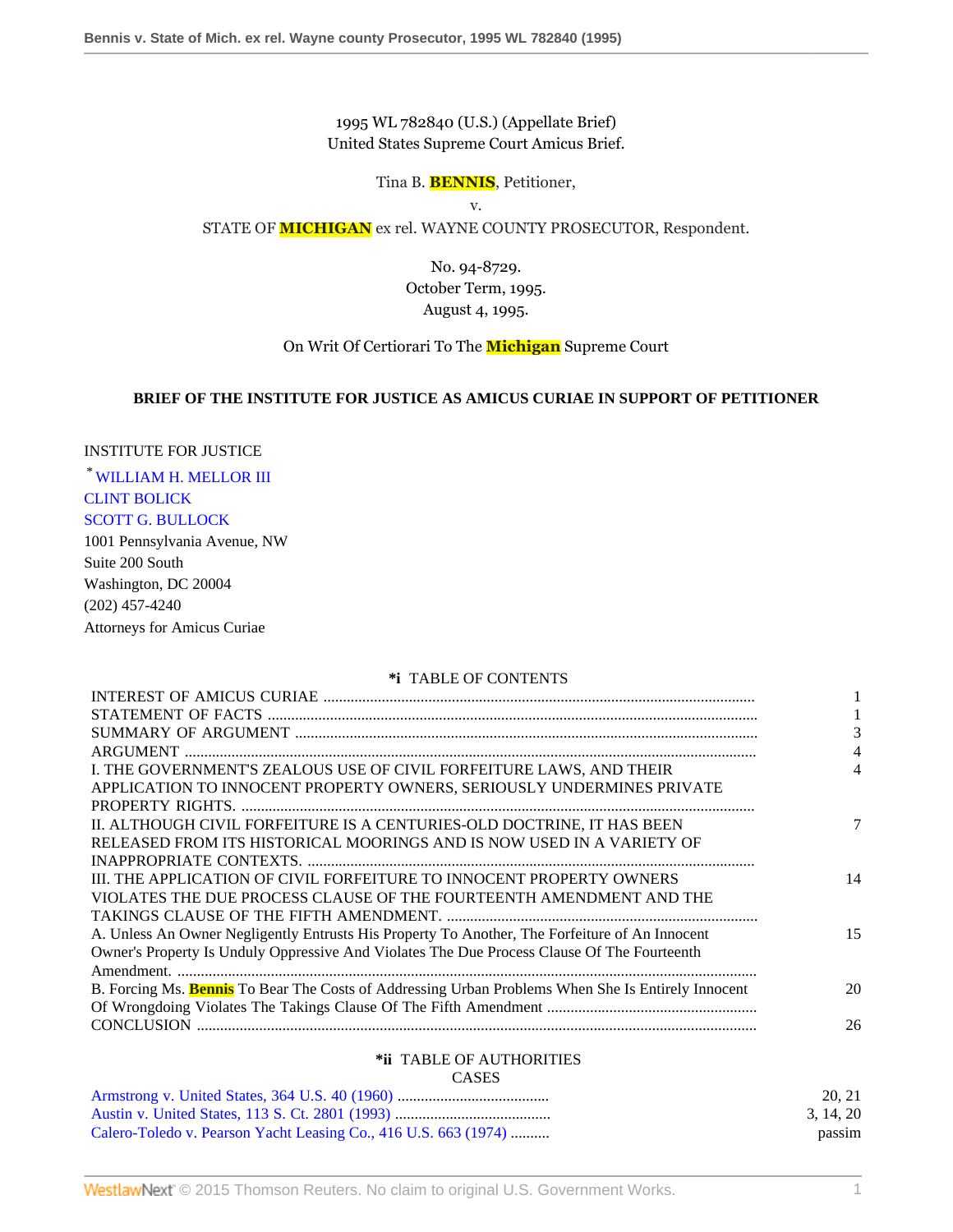|                                                                           | 6            |
|---------------------------------------------------------------------------|--------------|
|                                                                           | 15           |
|                                                                           | 22           |
| Lucas v. South Carolina Coastal Council, 112 S. Ct. 2886 (1992)           | 24           |
|                                                                           | 13           |
|                                                                           | 10           |
| Monroe Savings Bank v. Castalano, 733 F. Supp. 595 (W.D.N.Y. 1990)        | 22           |
|                                                                           | 15           |
| National Board of Y.M.C.A. v. United States, 395 U.S. 85 (1969)           | 21           |
| Nollan v. California Coastal Commission, 483 U.S. 825 (1987)              | 21           |
|                                                                           | 10           |
| People ex rel. Arcara v. Cloud Books, Inc., 480 N.E.2d 1089 (N.Y.         | 23           |
|                                                                           |              |
|                                                                           | 22           |
| *iii Sinaloa Lake Owners Association v. City of Simi Valley, 882 F.2d     | 15           |
| 1398 (9th Cir. 1989), cert. denied sub nom. Doody v. Sinaloa Lake         |              |
|                                                                           |              |
|                                                                           | 19           |
|                                                                           | 23           |
|                                                                           |              |
| State ex rel. Wayne Cty. Prosecutor v. Bennis, 447 Mich. 719 (1994)       | 2, 23        |
|                                                                           | 8            |
|                                                                           | 13           |
| United States v. Brig Malek Adhel, 43 U.S. (2 How.) 210 (1844)            | 9, 10        |
| United States v. One 1936 Model Ford V-8 Deluxe Coach, 307 U.S. 219       | 11           |
|                                                                           |              |
| U.S. v. One 1957 Rockwell Aero Commander, 671 F.2d 414 (10th Cir.         | 16           |
|                                                                           |              |
|                                                                           | 16           |
| U.S. v. James Daniel Good Real Property, 114 S. Ct. 492 (1993)            | 5, 6, 11, 13 |
| U.S. v. One Mercedes Benz 380 SEL, 604 F. Supp. 1307 (S.D.N.Y.            | 16           |
|                                                                           |              |
|                                                                           | 13           |
| <b>STATUTES</b>                                                           |              |
|                                                                           | 8            |
|                                                                           | 10           |
|                                                                           | 10           |
|                                                                           | 8            |
| Civil Asset Forfeiture Reform Act of 1995, H.R. 1916, 104th Cong., 1st    | 6            |
|                                                                           |              |
|                                                                           | 1            |
| <b>MISCELLANEOUS</b>                                                      |              |
| Boudreaux & Pritchard, Civil Forfeiture and the War on Drugs: Lessons     | 12           |
|                                                                           |              |
| Brazil & Berry, Tainted Cash or Easy Money?, Orlando Sentinel Trib.,      | 5, 6         |
|                                                                           |              |
|                                                                           | 12           |
| Bullock, Filling the Coffers with Civil Forfeitures, Legal Times, Nov. 1, | 5            |
|                                                                           |              |
| Epstein, Takings: Private Property and the Law of Eminent Domain          | 21           |
|                                                                           |              |
| Franze, Casualties of War?: Drugs, Civil Forfeiture and the Plight of the | 5            |
|                                                                           |              |
| Gordon, Prosecutors Who Seize Too Much and the Theories They Love:        | 5            |
| Money Laundering, Facilitation, and Forfeiture, 44 Duke L.J. 744 (1995)   |              |
| Hart, Variety of Responsibility, 83 Law Q. Rev. 346 (1967)                | 17           |
|                                                                           | 7            |
| Hyde, Forfeiting Our Property Rights: Is Your Property Safe From          | 5            |
|                                                                           |              |
|                                                                           |              |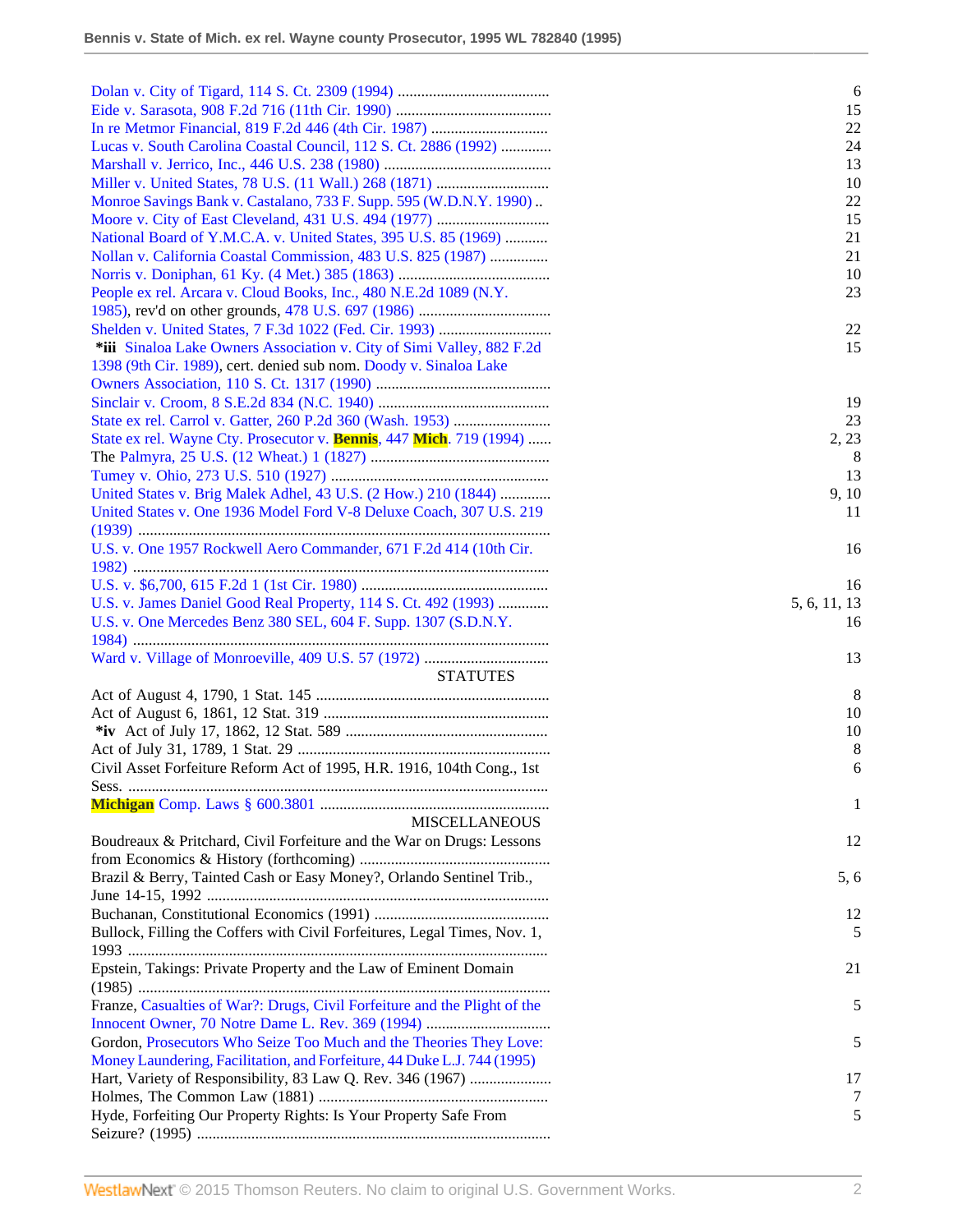|                                                                            | 25             |
|----------------------------------------------------------------------------|----------------|
| Maxeiner, Bane of American Forfeiture Law - Banished at Last? 62           | 7, 8, 10       |
|                                                                            |                |
| Piety, Scorched Earth: How the Expansion of Civil Forfeiture Doctrine      | 8              |
| Has Laid Waste to Due Process, 45 U. Miami L. Rev. 911 (1991)              |                |
| Pilon, Can American Asset Forfeiture Law Be Justified?, 39 N.Y. L. Rev.    | 5              |
|                                                                            |                |
| Pratt & Petersen, Civil Forfeiture in the Second Circuit, 65 St. John's L. | $\overline{4}$ |
|                                                                            |                |
| Reed, American Forfeiture Law: Property Owners Moot the Prosecutor,        | 5              |
|                                                                            |                |
|                                                                            | 18             |
| Schecter, Fear and Loathing and the Forfeiture Laws, 75 Corn. L. Rev.      | 7.17           |
|                                                                            |                |
| Schneider & Flaherty, Presumed Guilty: The Law's Victims in the War        | 6              |
|                                                                            |                |
|                                                                            | 12             |

### **\*1 INTEREST OF AMICUS CURIAE**

The Institute for Justice is a nonprofit, public interest law center committed to defending essential foundations of a free society and securing greater protection for individual liberty. Central to the mission of the Institute is strengthening the ability of individuals to control their property and advancing the belief that property rights are intricately connected to other civil rights. The Institute's brief therefore critiques civil forfeiture from a property rights perspective. It recognizes that the government's current, aggressive use of civil forfeiture laws represents one of the gravest threats to private property rights today.

The Institute for Justice has obtained the consent of the parties to the filing of this brief and letters of consent have been filed with the Clerk.

#### **STATEMENT OF FACTS**

On October 3, 1988, Detroit police officers witnessed Kathy Polarchio, a suspected prostitute, perform a sex act on John **Bennis** in a 1977 Pontiac. The car, co-owned by Mr. **Bennis** and his wife, petitioner Tina **Bennis**, was parked on the street in a residential neighborhood. Mr. **Bennis** was arrested for gross indecency. In addition, the Wayne County prosecutor filed a complaint alleging that the Pontiac was a public nuisance subject to abatement under a **Michigan** statute providing for the abatement of property used for the purpose of lewdness, assignation, or prostitution. **Michigan** [Comp. Laws § 600.3801](http://www.westlaw.com/Link/Document/FullText?findType=L&pubNum=1000043&cite=MIST600.3801&originatingDoc=Ib65c616a6be511d895a5e9b84a5a6ac7&refType=LQ&originationContext=document&vr=3.0&rs=cblt1.0&transitionType=DocumentItem&contextData=(sc.Search)). This case was the first time in the seventy-year history of the **\*2** statute that the law had been invoked to forfeit an automobile used for the purpose of prostitution.

In the trial court, Mr. **Bennis** was convicted of gross indecency. Furthermore, the trial judge held that the Pontiac was a nuisance and abated the interest of Mr. **Bennis** and his wife. Although the Wayne County prosecutor conceded that Ms. **Bennis** had no knowledge of her husband's activities, her interest in the car was also forfeited.

In a 2-1 decision, the **Michigan** Court of Appeals reversed the decision of the trial court. In a 4-3 decision, however, the **Michigan** Supreme Court reversed the judgment of the **Michigan** Court of Appeals and upheld the forfeiture. The **Michigan** Supreme Court found that the statute in question did not require Tina **Bennis** to have prior knowledge of her husband's activities. It said that the statute "expressly obviates the requirement that an owner consent to or acquiesce in the illegal use of property." [State ex rel. Wayne Cty. Prosecutor v.](http://www.westlaw.com/Link/Document/FullText?findType=Y&serNum=1995052393&pubNum=542&originatingDoc=Ib65c616a6be511d895a5e9b84a5a6ac7&refType=RP&fi=co_pp_sp_542_739&originationContext=document&vr=3.0&rs=cblt1.0&transitionType=DocumentItem&contextData=(sc.Search)#co_pp_sp_542_739) **Bennis**, 447 **Mich**. 719, 739 (1994).

Furthermore, the Court rejected Tina **Bennis**' constitutional claims. **Bennis** had argued that because she was an innocent owner of the automobile, the Due Process Clause of the Fourteenth Amendment, as well as the Takings Clause of the Fifth Amendment (as applied to the states through the Fourteenth Amendment) precluded the forfeiture of her interest in the Pontiac. The **Michigan**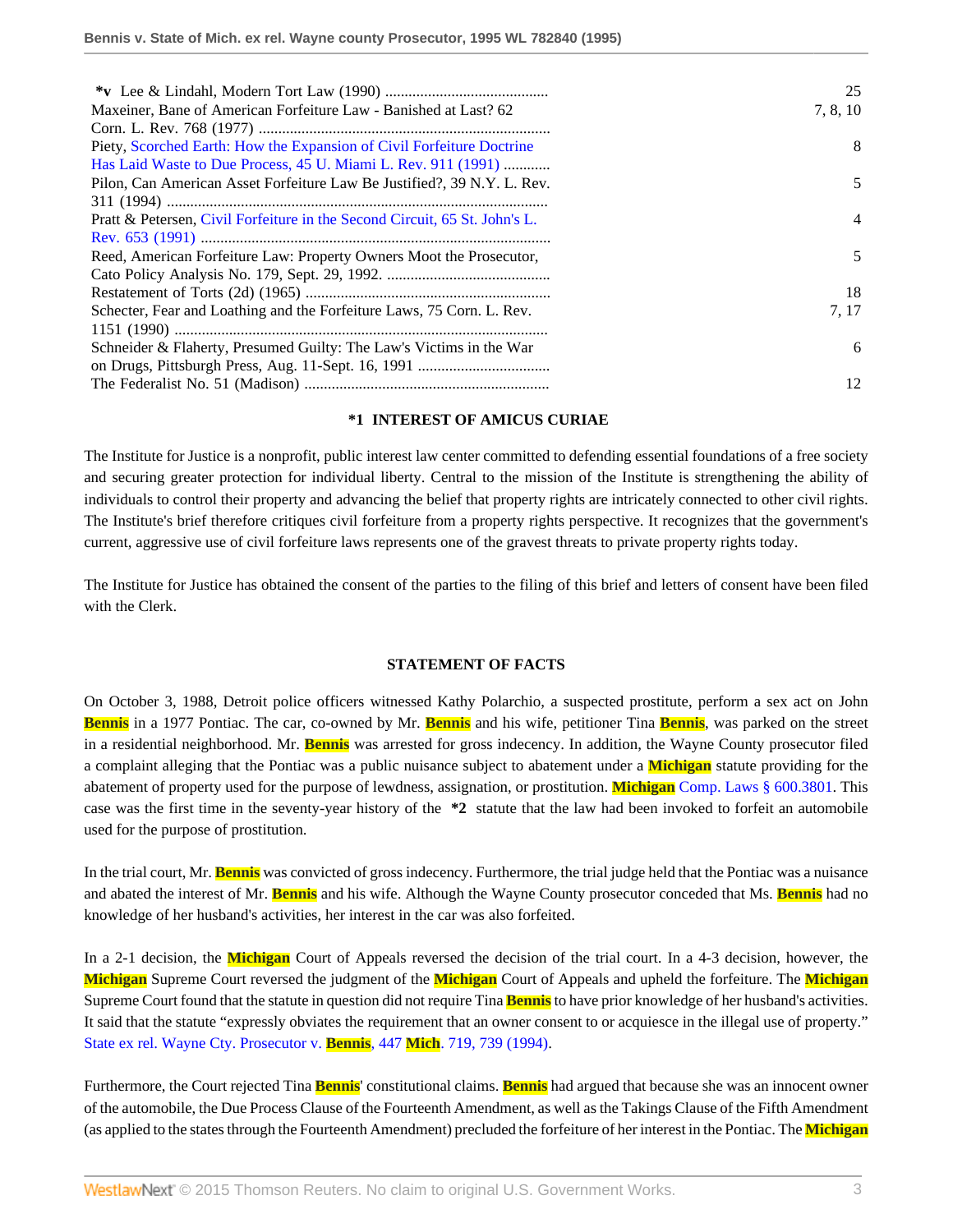Supreme Court, however, held that under the Constitution, an innocent owner's interest may be abated so long as the vehicle was not stolen or used without the consent of the owner. One dissenting justice agreed with the Court's rejection of **Bennis**' constitutional claims even **\*3** though he disagreed with its interpretation of the statute. The opinion signed by the two other dissenting justices did not address **Bennis**' constitutional claims.

This Court has granted Tina **Bennis**' petition for certiorari to hear the issues of whether the **Michigan** statute and its application to Ms. **Bennis** violates the Due Process Clause of the Fourteenth Amendment and the Takings Clause of the Fifth Amendment by permitting the forfeiture of an innocent owner's property.

### SUMMARY OF ARGUMENT

Private property rights form the foundation of a free society. The ability of government to forfeit the property of wholly innocent owners strikes at the core of the constitutional right to own and control property. Although civil forfeiture has roots in common law and was incorporated into early American law, it was originally viewed as an extraordinary power that arose from the necessities of enforcing admiralty and customs laws. At the federal and state levels, today's forfeiture practices far exceed the limited forfeiture power at common law.

The State of **Michigan** deprived Ms. **Bennis** of her property even though she committed no wrong and had no knowledge of the illegal use of her property. Current **Michigan** law provides no recourse for innocent owners. This Court should adopt as law the language in [Calero-Toledo v. Pearson Yacht Leasing Co., 416 U.S. 663 \(1974\)](http://www.westlaw.com/Link/Document/FullText?findType=Y&serNum=1974127188&pubNum=780&originatingDoc=Ib65c616a6be511d895a5e9b84a5a6ac7&refType=RP&originationContext=document&vr=3.0&rs=cblt1.0&transitionType=DocumentItem&contextData=(sc.Search)) and [Austin v. United States, 113 S.Ct. 2801](http://www.westlaw.com/Link/Document/FullText?findType=Y&serNum=1993130661&pubNum=708&originatingDoc=Ib65c616a6be511d895a5e9b84a5a6ac7&refType=RP&originationContext=document&vr=3.0&rs=cblt1.0&transitionType=DocumentItem&contextData=(sc.Search)) [\(1993\)](http://www.westlaw.com/Link/Document/FullText?findType=Y&serNum=1993130661&pubNum=708&originatingDoc=Ib65c616a6be511d895a5e9b84a5a6ac7&refType=RP&originationContext=document&vr=3.0&rs=cblt1.0&transitionType=DocumentItem&contextData=(sc.Search)) that the forfeiture of property held by truly innocent owners is unduly oppressive and violates the Due Process Clause of **\*4** the Fourteenth Amendment. Furthermore, the law should not place affirmative obligations on individuals to police the actions of third parties. Rather, the burden should be on the government to demonstrate that an owner negligently entrusted property to another in order to expose that individual to civil forfeiture.

The forfeiture of Ms. **Bennis**' rights in the automobile of which her husband was a co-owner also constitutes a taking of private property without just compensation. The cost of solving urban problems cannot, consistent with the Takings Clause, be thrust upon innocent property owners such as Ms. **Bennis**. Nor can the state escape takings liability by distorting common law nuisance principles and characterizing the single illegal use of an automobile as a "public" "nuisance."

#### **ARGUMENT**

# **I. THE GOVERNMENT'S ZEALOUS USE OF CIVIL FORFEITURE LAWS, AND THEIR APPLICATION TO INNOCENT PROPERTY OWNERS, SERIOUSLY UNDERMINES PRIVATE PROPERTY RIGHTS.**

In reviewing the state of contemporary civil forfeiture law, Judge John Pratt of the United States Court of Appeals for the Second Circuit astutely commented that the forfeiture power generates a conflict between two fundamental principles of American law: "(1) that crime does not, or at least should not, pay, and (2) that property rights are a fundamental aspect of individual freedom." Pratt & Petersen, [Civil Forfeiture in the Second Circuit, 65 St. John's L. Rev. 653, 655-56 \(1991\).](http://www.westlaw.com/Link/Document/FullText?findType=Y&serNum=0102192824&pubNum=1235&originatingDoc=Ib65c616a6be511d895a5e9b84a5a6ac7&refType=LR&fi=co_pp_sp_1235_655&originationContext=document&vr=3.0&rs=cblt1.0&transitionType=DocumentItem&contextData=(sc.Search)#co_pp_sp_1235_655) Pratt concluded that **\*5** "[a]s civil forfeiture has been used with increasing aggressiveness, the discord between these two assumptions has increased to a point at which they seem unable to coexist." [Id. at 656.](http://www.westlaw.com/Link/Document/FullText?findType=Y&serNum=0102192824&originatingDoc=Ib65c616a6be511d895a5e9b84a5a6ac7&refType=LR&originationContext=document&vr=3.0&rs=cblt1.0&transitionType=DocumentItem&contextData=(sc.Search))

In its last decision addressing civil forfeiture, this Court recognized the current imbalance between governmental power and private property rights in the context of civil forfeiture. Starting from first principles and reinserting a property rights perspective to the civil forfeiture debate, this Court declared that "individual freedom finds tangible expression in property rights." [U.S. v.](http://www.westlaw.com/Link/Document/FullText?findType=Y&serNum=1993232386&pubNum=708&originatingDoc=Ib65c616a6be511d895a5e9b84a5a6ac7&refType=RP&fi=co_pp_sp_708_505&originationContext=document&vr=3.0&rs=cblt1.0&transitionType=DocumentItem&contextData=(sc.Search)#co_pp_sp_708_505) [James Daniel Good Real Property, 114 S.Ct. 492, 505 \(1993\).](http://www.westlaw.com/Link/Document/FullText?findType=Y&serNum=1993232386&pubNum=708&originatingDoc=Ib65c616a6be511d895a5e9b84a5a6ac7&refType=RP&fi=co_pp_sp_708_505&originationContext=document&vr=3.0&rs=cblt1.0&transitionType=DocumentItem&contextData=(sc.Search)#co_pp_sp_708_505) Noting the trampling of private property rights in the government's recent exercise of the forfeiture power, Justice Thomas stated in Good that property rights are "central to our heritage" and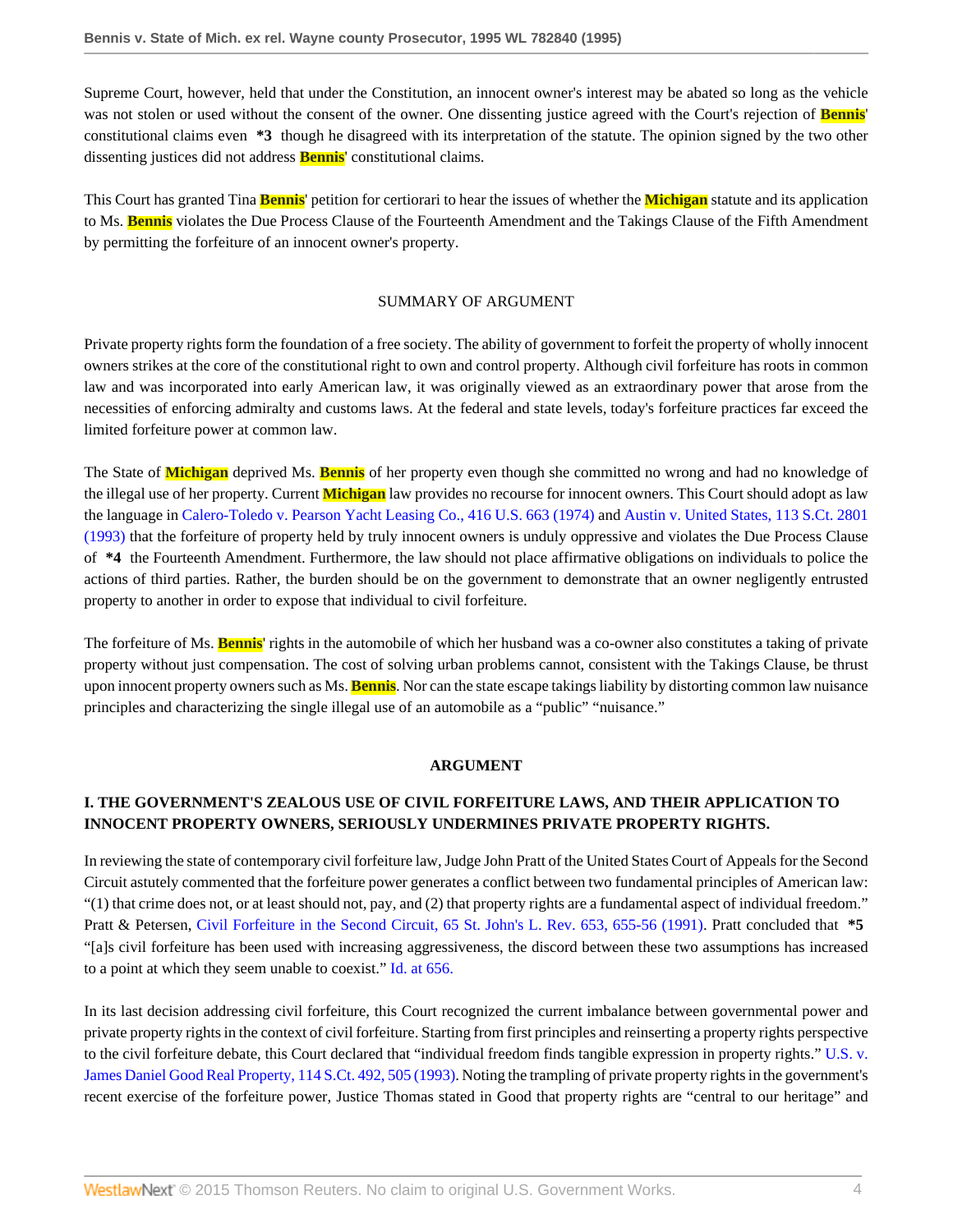that he was "sympathetic to [the majority's] focus on the protection of [those] rights...." [Id. at 515.](http://www.westlaw.com/Link/Document/FullText?findType=Y&serNum=1993232386&originatingDoc=Ib65c616a6be511d895a5e9b84a5a6ac7&refType=RP&originationContext=document&vr=3.0&rs=cblt1.0&transitionType=DocumentItem&contextData=(sc.Search)) (Thomas, J., concurring and dissenting).

The abuse of civil forfeiture laws, and the concomitant destruction of private property rights, has been well documented in both scholarly and popular publications. Franze, [Casualties of War?: Drugs, Civil Forfeiture and the Plight of the Innocent Owner, 70](http://www.westlaw.com/Link/Document/FullText?findType=Y&serNum=0105336039&pubNum=1211&originatingDoc=Ib65c616a6be511d895a5e9b84a5a6ac7&refType=LR&originationContext=document&vr=3.0&rs=cblt1.0&transitionType=DocumentItem&contextData=(sc.Search)) [Notre Dame L. Rev. 369 \(1994\)](http://www.westlaw.com/Link/Document/FullText?findType=Y&serNum=0105336039&pubNum=1211&originatingDoc=Ib65c616a6be511d895a5e9b84a5a6ac7&refType=LR&originationContext=document&vr=3.0&rs=cblt1.0&transitionType=DocumentItem&contextData=(sc.Search)); Gordon, [Prosecutors Who Seize Too Much and the Theories They Love: Money Laundering,](http://www.westlaw.com/Link/Document/FullText?findType=Y&serNum=0105415465&pubNum=1133&originatingDoc=Ib65c616a6be511d895a5e9b84a5a6ac7&refType=LR&originationContext=document&vr=3.0&rs=cblt1.0&transitionType=DocumentItem&contextData=(sc.Search)) [Facilitation, and Forfeiture, 44 Duke L. J. 744 \(1995\)](http://www.westlaw.com/Link/Document/FullText?findType=Y&serNum=0105415465&pubNum=1133&originatingDoc=Ib65c616a6be511d895a5e9b84a5a6ac7&refType=LR&originationContext=document&vr=3.0&rs=cblt1.0&transitionType=DocumentItem&contextData=(sc.Search)); Pilon, Can American Asset Forfeiture Law Be Justified?, 39 N.Y. L. Rev. 311 (1994); Hyde, Forfeiting Our Property Rights: Is Your Property Safe From Seizure? (1995); Reed, American Forfeiture Law: Property Owners Meet the Prosecutor, Cato Policy Analysis No. 179 (Sept. 29, 1992); Bullock, Filling the Coffers with Civil Forfeitures, Legal Times, Nov. 1, 1993; Brazil & Berry, **\*6** Tainted Cash or Easy Money?, Orlando Sentinel Trib., June 14-15, 1992; Schneider & Flaherty, Presumed Guilty: The Law's Victims in the War on Drugs, Pittsburgh Press, Aug. 11-Sep. 16, 1991. Moreover, the numerous horror stories of property owners caught in the web of government's enormous forfeiture power has spawned "distrust of the Government's aggressive use of broad civil forfeiture statutes." [Good, 114 S.Ct. at 515](http://www.westlaw.com/Link/Document/FullText?findType=Y&serNum=1993232386&pubNum=708&originatingDoc=Ib65c616a6be511d895a5e9b84a5a6ac7&refType=RP&fi=co_pp_sp_708_515&originationContext=document&vr=3.0&rs=cblt1.0&transitionType=DocumentItem&contextData=(sc.Search)#co_pp_sp_708_515) (Thomas, J., concurring and dissenting). Consequently, efforts are underway to reform civil forfeiture laws and afford greater procedural protection to property owners. See Civil Asset Forfeiture Reform Act of 1995, H.R. 1916, 104th Cong., 1st Sess. (1995) (introduced on June 22, 1995).

The issue in the instant case, however, does not concern providing greater procedural protections in order to separate the guilty from the innocent in civil forfeiture proceedings. The instant case addresses whether the property of an unquestionably innocent owner can be forfeited to the government because that property was connected to illegal activity through no fault of the owner.

Petitioner Tina **Bennis** claims that the forfeiture of her interest in the automobile she co-owned with her husband violates the Due Process Clause of the Fourteenth Amendment and the Takings Clause of the Fifth Amendment. This Court has recognized that property rights claims, like those of Ms. **Bennis**, should not be relegated "to the status of a poor relation" in comparison to other constitutional rights. See [Dolan v. City of Tigard, 114 S.Ct. 2309, 2320 \(1994\)](http://www.westlaw.com/Link/Document/FullText?findType=Y&serNum=1994135540&pubNum=708&originatingDoc=Ib65c616a6be511d895a5e9b84a5a6ac7&refType=RP&fi=co_pp_sp_708_2320&originationContext=document&vr=3.0&rs=cblt1.0&transitionType=DocumentItem&contextData=(sc.Search)#co_pp_sp_708_2320). The **Michigan** Supreme Court ignored this Court's mandate in Dolan and undermined vital property rights protections.

# **\*7 II. ALTHOUGH CIVIL FORFEITURE IS A CENTURIES-OLD DOCTRINE, IT HAS BEEN RELEASED FROM ITS HISTORICAL MOORINGS AND IS NOW USED IN A VARIETY OF INAPPROPRIATE CONTEXTS.**

The forfeiture power has roots in common law and even predates the founding of this country. Early forfeitures, however, were of limited use and application. Property owners in the twentieth century have witnessed the virtually unbounded expansion of civil forfeiture laws far beyond their common law origins. Therefore, it is important to explore the history of civil forfeiture in order to distinguish between constitutional applications of a long-established, limited governmental power and unwarranted and unconstitutional applications of its vastly expanded incarnation.

<span id="page-4-1"></span><span id="page-4-0"></span>In his seminal work, The Common Law, Oliver Wendell Holmes traced the origin of American civil forfeiture law to the ancient law of deodands. <sup>[1](#page-10-0)</sup> For several decades, Holmes' historical view of civil forfeiture prevailed. <sup>[2](#page-10-1)</sup> However, recent scholarship disputes Holmes' perspective. Schecter, Fear and Loathing and the Forfeiture Laws, 75 Corn. L. Rev. 1151, 1154 (1990) (hereinafter "Schecter"); Maxeiner, Bane of American Forfeiture Law - Banished at **\*8** Last?, 62 Corn. L. Rev. 768, 772 (1977) (hereinafter "Maxeiner"). According to this scholarship, American forfeiture law arose not from ancient deodand law, but from English admiralty procedures. Piety, [Scorched Earth: How the Expansion of Civil Forfeiture Doctrine Has Laid Waste](http://www.westlaw.com/Link/Document/FullText?findType=Y&serNum=0101148856&pubNum=3194&originatingDoc=Ib65c616a6be511d895a5e9b84a5a6ac7&refType=LR&fi=co_pp_sp_3194_935&originationContext=document&vr=3.0&rs=cblt1.0&transitionType=DocumentItem&contextData=(sc.Search)#co_pp_sp_3194_935) [to Due Process, 45 U. Miami L.Rev. 911, 935-42 \(1991\)](http://www.westlaw.com/Link/Document/FullText?findType=Y&serNum=0101148856&pubNum=3194&originatingDoc=Ib65c616a6be511d895a5e9b84a5a6ac7&refType=LR&fi=co_pp_sp_3194_935&originationContext=document&vr=3.0&rs=cblt1.0&transitionType=DocumentItem&contextData=(sc.Search)#co_pp_sp_3194_935).

<span id="page-4-2"></span>Early American forfeiture statutes trace their origins to the British Navigation Acts of the mid-1600s. The Acts were passed during England's vast expansion as a maritime power. The Acts required imports and exports from England to be carried on British ships. If the Acts were violated, the ships or the cargo on board could be seized and forfeited to the crown regardless of the guilt or innocence of the owner.<sup>[3](#page-10-2)</sup>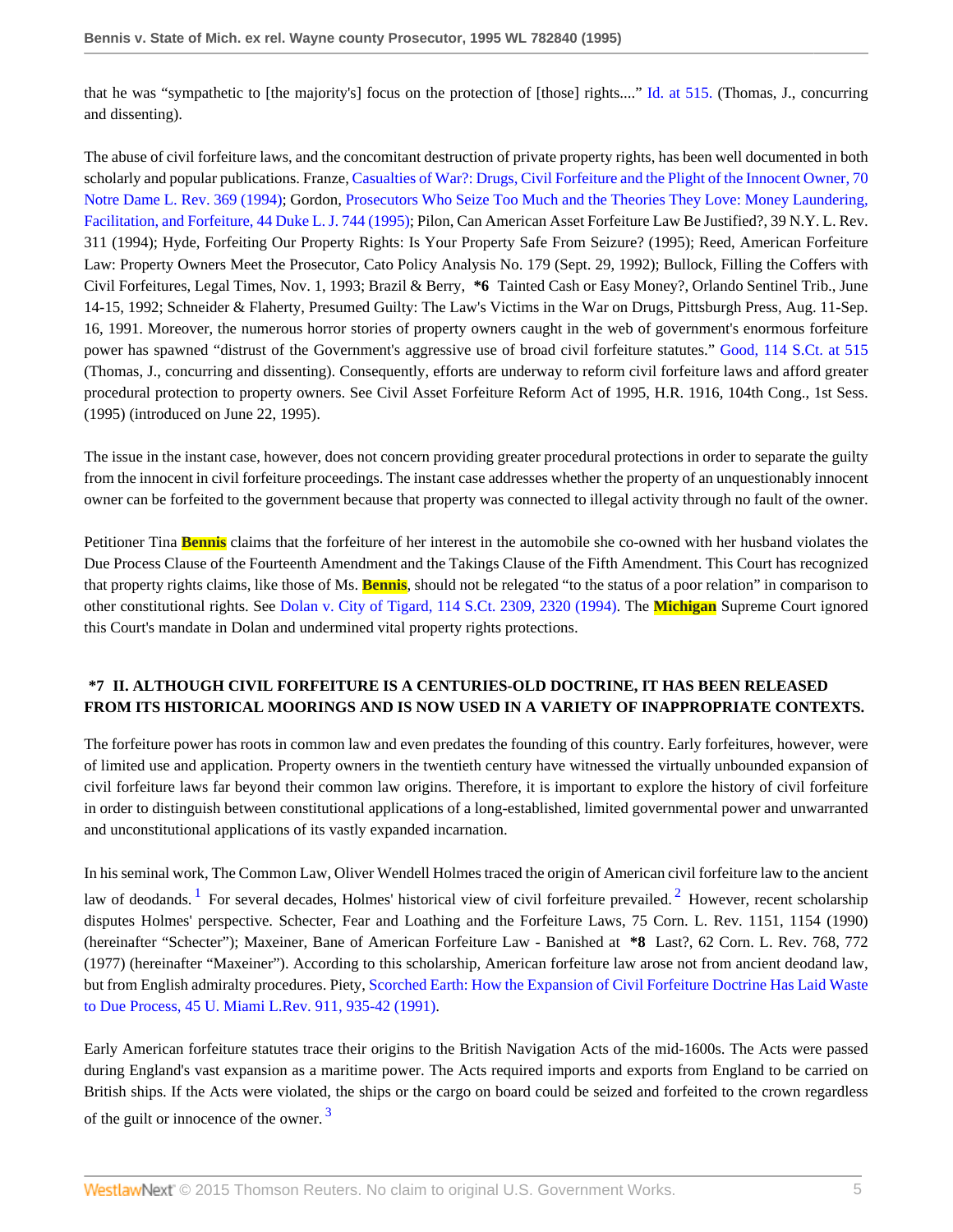Using the British statutes as a model, the first United States Congress passed forfeiture statutes to aid in the collection of customs duties, which provided 80-90% of the finances for the federal government during that time. Act of August 4, 1790, 1 Stat. 145; Act of July 31, 1789, 1 Stat. 29; Maxeiner, 62 Corn. L. Rev. at 782 n.86. Civil or "in rem" forfeitures were introduced in American law through these early customs statutes. The forfeiture power was challenged and upheld in The [Palmyra, 25](http://www.westlaw.com/Link/Document/FullText?findType=Y&serNum=1800105705&pubNum=780&originatingDoc=Ib65c616a6be511d895a5e9b84a5a6ac7&refType=RP&originationContext=document&vr=3.0&rs=cblt1.0&transitionType=DocumentItem&contextData=(sc.Search)) [U.S. \(12 Wheat.\) 1 \(1827\)](http://www.westlaw.com/Link/Document/FullText?findType=Y&serNum=1800105705&pubNum=780&originatingDoc=Ib65c616a6be511d895a5e9b84a5a6ac7&refType=RP&originationContext=document&vr=3.0&rs=cblt1.0&transitionType=DocumentItem&contextData=(sc.Search)). The owner of a shipping vessel asserted that an in rem forfeiture could not occur unless **\*9** he was convicted of criminal wrongdoing. However, Justice Story held that the "proceeding in rem stands independent of, and wholly unaffected by any criminal proceeding in personam." [Id. at 15.](http://www.westlaw.com/Link/Document/FullText?findType=Y&serNum=1800105705&originatingDoc=Ib65c616a6be511d895a5e9b84a5a6ac7&refType=RP&originationContext=document&vr=3.0&rs=cblt1.0&transitionType=DocumentItem&contextData=(sc.Search)) Consequently, "[t]he thing is here primarily considered as the offender, or rather the offence is primarily attached to the thing...." [Id. at 14.](http://www.westlaw.com/Link/Document/FullText?findType=Y&serNum=1800105705&originatingDoc=Ib65c616a6be511d895a5e9b84a5a6ac7&refType=RP&originationContext=document&vr=3.0&rs=cblt1.0&transitionType=DocumentItem&contextData=(sc.Search)) Despite the sweep of the Palmyra language, it is clear from a careful reading of the case that the holding was plainly limited to in rem forfeitures under the admiralty jurisdiction.

This Court clarified the government's forfeiture power in the landmark case, [United States v. Brig Malek Adhel, 43 U.S. \(2](http://www.westlaw.com/Link/Document/FullText?findType=Y&serNum=1800105005&pubNum=780&originatingDoc=Ib65c616a6be511d895a5e9b84a5a6ac7&refType=RP&originationContext=document&vr=3.0&rs=cblt1.0&transitionType=DocumentItem&contextData=(sc.Search)) [How.\) 210 \(1844\).](http://www.westlaw.com/Link/Document/FullText?findType=Y&serNum=1800105005&pubNum=780&originatingDoc=Ib65c616a6be511d895a5e9b84a5a6ac7&refType=RP&originationContext=document&vr=3.0&rs=cblt1.0&transitionType=DocumentItem&contextData=(sc.Search)) The case presented the question of whether an innocent owner of a ship could have his property forfeited due to the illegal and unauthorized acts of the master. Justice Story, once again writing for the majority, upheld the forfeiture under the same rationale developed in The Palmyra.

The most important aspect of these early forfeiture cases is the justification provided for the expansion of civil forfeiture to innocent property owners. This Court held that the forfeitures were closely tied to the functional necessities of enforcing admiralty, piracy, and customs laws. In rem forfeiture permitted courts to obtain jurisdiction over property when it was virtually impossible to obtain in personam jurisdiction over the property owners. Therefore, the government could ensure that customs laws were enforced even if the owner of the ship or the cargo was outside the court's jurisdiction. Justice Story wrote that the "vessel which commits the aggression is treated as the offender, as the guilty instrument or **\*10** thing to which the forfeiture attaches, without any reference whatsoever to the character or conduct of the owner." [Brig Malek Adhel, 43 U.S. at 233.](http://www.westlaw.com/Link/Document/FullText?findType=Y&serNum=1800105005&pubNum=780&originatingDoc=Ib65c616a6be511d895a5e9b84a5a6ac7&refType=RP&fi=co_pp_sp_780_233&originationContext=document&vr=3.0&rs=cblt1.0&transitionType=DocumentItem&contextData=(sc.Search)#co_pp_sp_780_233) However, Story justified such forfeitures "from the necessity of the case, as the only adequate means of suppressing the offence or wrong, or insuring an indemnity to the injured party." Id. (emphasis added).

Civil forfeitures were released from their historical moorings during the Civil War. The Confiscation Acts allowed the Union to seize and forfeit the rebels' Northern property and the property of those who aided the Confederacy. Act of July 17, 1862, 12 Stat. 589; Act of August 6, 1861, 12 Stat. 319. In 1863, the Supreme Court of Kentucky declared the Acts unconstitutional and presciently observed that "[t]hese in rem proceedings may today be the engines of punishment to the rebels, but, in the future, they may be the instruments of oppression, injustice, and tyranny...." [Norris v. Doniphan, 61 Ky. \(4 Met.\) 385, 426 \(1863\)](http://www.westlaw.com/Link/Document/FullText?findType=Y&serNum=1863007459&pubNum=465&originatingDoc=Ib65c616a6be511d895a5e9b84a5a6ac7&refType=RP&fi=co_pp_sp_465_426&originationContext=document&vr=3.0&rs=cblt1.0&transitionType=DocumentItem&contextData=(sc.Search)#co_pp_sp_465_426).

Numerous challenges to these Acts were mounted and eventually this Court agreed to address the constitutional issues. In 1871, the Acts were upheld against Fifth and Sixth Amendment challenges. [Miller v. United States, 78 U.S. \(11 Wall.\) 268, 305](http://www.westlaw.com/Link/Document/FullText?findType=Y&serNum=1870105251&pubNum=780&originatingDoc=Ib65c616a6be511d895a5e9b84a5a6ac7&refType=RP&fi=co_pp_sp_780_305&originationContext=document&vr=3.0&rs=cblt1.0&transitionType=DocumentItem&contextData=(sc.Search)#co_pp_sp_780_305) [\(1871\).](http://www.westlaw.com/Link/Document/FullText?findType=Y&serNum=1870105251&pubNum=780&originatingDoc=Ib65c616a6be511d895a5e9b84a5a6ac7&refType=RP&fi=co_pp_sp_780_305&originationContext=document&vr=3.0&rs=cblt1.0&transitionType=DocumentItem&contextData=(sc.Search)#co_pp_sp_780_305) Upholding the Confiscation Acts in the face of constitutional attack worked "a revolution in forfeiture law that persists to this day - use of the in rem action without constitutional limitation. It is unlikely that such a change would have occurred had it not been for the passions raised by the Civil War." Maxeiner, 62 Corn. L. Rev. at 787 (1977).

<span id="page-5-1"></span><span id="page-5-0"></span>**\*11** After the Confiscation Act cases, expansion of civil forfeiture law continued. Unlike their common law predecessors, twentieth century civil forfeitures are part of larger governmental efforts to eliminate undesirable social behavior, such as alcohol<sup>[4](#page-10-3)</sup> and drug use.<sup>[5](#page-10-4)</sup> Released from its functional application as a means of enforcing admiralty and customs laws, the forfeiture power has become one of the most powerful weapons in the government's arsenal to eliminate vice.

The instant case is a good example of the differences between the extraordinary common law remedy of civil forfeiture and modern forfeiture applications. As discussed previously, early civil or in rem forfeitures arose from necessity. The government needed a means of enforcing revenue and customs laws even if they could not obtain in personam jurisdiction over an owner. See [Good, 114 S.Ct. at 504](http://www.westlaw.com/Link/Document/FullText?findType=Y&serNum=1993232386&pubNum=708&originatingDoc=Ib65c616a6be511d895a5e9b84a5a6ac7&refType=RP&fi=co_pp_sp_708_504&originationContext=document&vr=3.0&rs=cblt1.0&transitionType=DocumentItem&contextData=(sc.Search)#co_pp_sp_708_504) (noting broader deference afforded government in collecting debts or revenues). Otherwise, the state and private litigants would often be left without a remedy. Significantly, the forfeiture of a yacht - the **\*12** property at issue in this Court's decision upholding civil forfeiture, Calero-Toledo - is within the traditional admiralty domain of in rem forfeiture.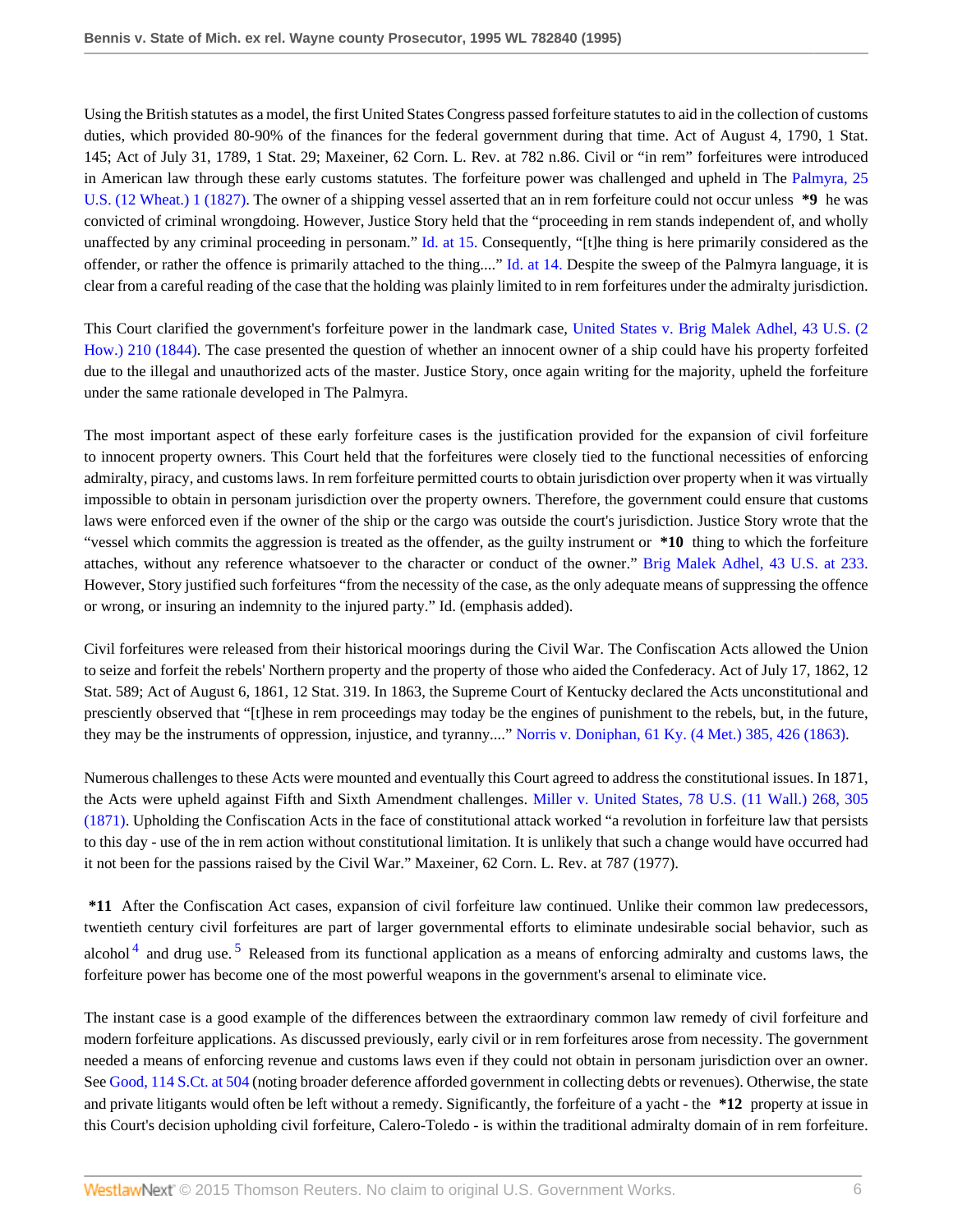None of the traditional justifications for civil forfeiture apply in the instant case. If Ms. **Bennis** were guilty of any wrongdoing or negligently entrusted her property to the care of another, the government could easily obtain in personam jurisdiction over her for the issuance of an injunction or a criminal penalty. Furthermore, the state was not enforcing revenue laws when it forfeited the **Bennis** automobile. It is more likely that the State of **Michigan**, like many other jurisdictions today, was using the civil forfeiture power to generate unappropriated revenues for the state through the expropriation of private property. <sup>[6](#page-10-5)</sup>

<span id="page-6-0"></span>**\*13** Traditionally, the forfeiture power was narrowly limited in ways that prevented government from violating individual rights. As the forfeiture power has strayed from its historical and common law moorings, governments now use this power without built-in safeguards and in violation of the Constitution.

# **\*14 III. THE APPLICATION OF CIVIL FORFEITURE TO INNOCENT PROPERTY OWNERS VIOLATES THE DUE PROCESS CLAUSE OF THE FOURTEENTH AMENDMENT AND THE TAKINGS CLAUSE OF THE FIFTH AMENDMENT.**

<span id="page-6-1"></span>This Court in Pearson recognized, albeit in dicta, two instances where the application of civil forfeiture to innocent owners may raise serious constitutional concerns: forfeitures where the wrongdoer obtained the property without the consent of the owner and those situations where an innocent owner demonstrated not only that he was unaware of the property's illegal use, but that he had done all that could reasonably be expected to prevent its illegal use. Id at 689. In those situations, it would be difficult to conclude that the forfeiture was not "unduly oppressive."<sup>[7](#page-10-6)</sup> Id. at 690. The instant case squarely presents one of the situations alluded to in Pearson - the case of the entirely innocent owner. This Court should adopt as law, with the modifications outlined below, the Pearson dicta. As the following sections set forth, the nuisance abatement statute's lack of any "innocent owner" exception to forfeiture violates both the Due Process Clause of the Fourteenth Amendment and the Takings Clause of the Fifth Amendment to the United States Constitution.

# **\*15 A. Unless An Owner Negligently Entrusts His Property To Another, The Forfeiture of An Innocent Owner's Property Is Unduly Oppressive And Violates The Due Process Clause Of The Fourteenth Amendment.**

The Due Process Clause protects individuals from malicious, arbitrary, and irrational deprivations of property. [Moore v. City](http://www.westlaw.com/Link/Document/FullText?findType=Y&serNum=1977118791&pubNum=780&originatingDoc=Ib65c616a6be511d895a5e9b84a5a6ac7&refType=RP&originationContext=document&vr=3.0&rs=cblt1.0&transitionType=DocumentItem&contextData=(sc.Search)) [of East Cleveland, 431 U.S. 494 \(1977\);](http://www.westlaw.com/Link/Document/FullText?findType=Y&serNum=1977118791&pubNum=780&originatingDoc=Ib65c616a6be511d895a5e9b84a5a6ac7&refType=RP&originationContext=document&vr=3.0&rs=cblt1.0&transitionType=DocumentItem&contextData=(sc.Search)) [Eide v. Sarasota, 908 F.2d 716 \(11th Cir. 1990\)](http://www.westlaw.com/Link/Document/FullText?findType=Y&serNum=1990111698&pubNum=350&originatingDoc=Ib65c616a6be511d895a5e9b84a5a6ac7&refType=RP&originationContext=document&vr=3.0&rs=cblt1.0&transitionType=DocumentItem&contextData=(sc.Search)); [Sinaloa Lake Owners Ass'n v. City](http://www.westlaw.com/Link/Document/FullText?findType=Y&serNum=1989118626&pubNum=350&originatingDoc=Ib65c616a6be511d895a5e9b84a5a6ac7&refType=RP&originationContext=document&vr=3.0&rs=cblt1.0&transitionType=DocumentItem&contextData=(sc.Search)) [of Simi Valley, 882 F.2d 1398 \(9th Cir. 1989\),](http://www.westlaw.com/Link/Document/FullText?findType=Y&serNum=1989118626&pubNum=350&originatingDoc=Ib65c616a6be511d895a5e9b84a5a6ac7&refType=RP&originationContext=document&vr=3.0&rs=cblt1.0&transitionType=DocumentItem&contextData=(sc.Search)) cert. denied sub nom. [Doody v. Sinaloa Lake Owners Ass'n, 110 S.Ct. 1317](http://www.westlaw.com/Link/Document/FullText?findType=Y&serNum=1989140957&pubNum=708&originatingDoc=Ib65c616a6be511d895a5e9b84a5a6ac7&refType=RP&originationContext=document&vr=3.0&rs=cblt1.0&transitionType=DocumentItem&contextData=(sc.Search)) [\(1990\).](http://www.westlaw.com/Link/Document/FullText?findType=Y&serNum=1989140957&pubNum=708&originatingDoc=Ib65c616a6be511d895a5e9b84a5a6ac7&refType=RP&originationContext=document&vr=3.0&rs=cblt1.0&transitionType=DocumentItem&contextData=(sc.Search)) Not providing innocent owners any relief whatsoever from the application of civil forfeiture laws results in arbitrary and "unduly oppressive" forfeitures in violation of due process guarantees. See [Pearson, 416 U.S. at 689.](http://www.westlaw.com/Link/Document/FullText?findType=Y&serNum=1974127188&pubNum=780&originatingDoc=Ib65c616a6be511d895a5e9b84a5a6ac7&refType=RP&fi=co_pp_sp_780_689&originationContext=document&vr=3.0&rs=cblt1.0&transitionType=DocumentItem&contextData=(sc.Search)#co_pp_sp_780_689) If there were ever an example of an "unduly oppressive" forfeiture, it is the forfeiture of Ms. **Bennis**' interest in the automobile of which her husband was a co-owner. Ms. **Bennis** is, unquestionably, an innocent owner; she had absolutely no knowledge of, nor did she consent to, her husband's illegal use of their property. Current **Michigan** law, however, provides no recourse for innocent owners such as Ms. **Bennis**.

Because the Pearson language setting forth what would constitute an "unduly oppressive" forfeiture was dicta, several courts, including the **Michigan** Supreme Court, have refused to provide any relief to innocent owners. At a minimum, this Court should adopt as law the Pearson dicta in order to prevent "unduly" oppressive forfeitures such as the forfeiture of Ms. **Bennis**' automobile.

**\*16** Even when courts have applied the Pearson dicta, however, the lack of clarity concerning what constitutes reasonable steps a property owner must take to prevent the illegal use of his property has led to particularly harsh applications of the forfeiture power. See, e.g., [U.S. v. One 1957 Rockwell Aero Commander, 671 F.2d 414 \(10th Cir. 1982\)](http://www.westlaw.com/Link/Document/FullText?findType=Y&serNum=1982108223&pubNum=350&originatingDoc=Ib65c616a6be511d895a5e9b84a5a6ac7&refType=RP&originationContext=document&vr=3.0&rs=cblt1.0&transitionType=DocumentItem&contextData=(sc.Search)) (upholding forfeiture of an aircraft for non-compliance with Customs Service regulations even though aircraft was stolen and owner was unaware of its activities); [U.S. v. \\$6,700, 615 F.2d 1 \(1st Cir. 1980\)](http://www.westlaw.com/Link/Document/FullText?findType=Y&serNum=1980106689&pubNum=350&originatingDoc=Ib65c616a6be511d895a5e9b84a5a6ac7&refType=RP&originationContext=document&vr=3.0&rs=cblt1.0&transitionType=DocumentItem&contextData=(sc.Search)) (affirming forfeiture of cash brought into United States illegally even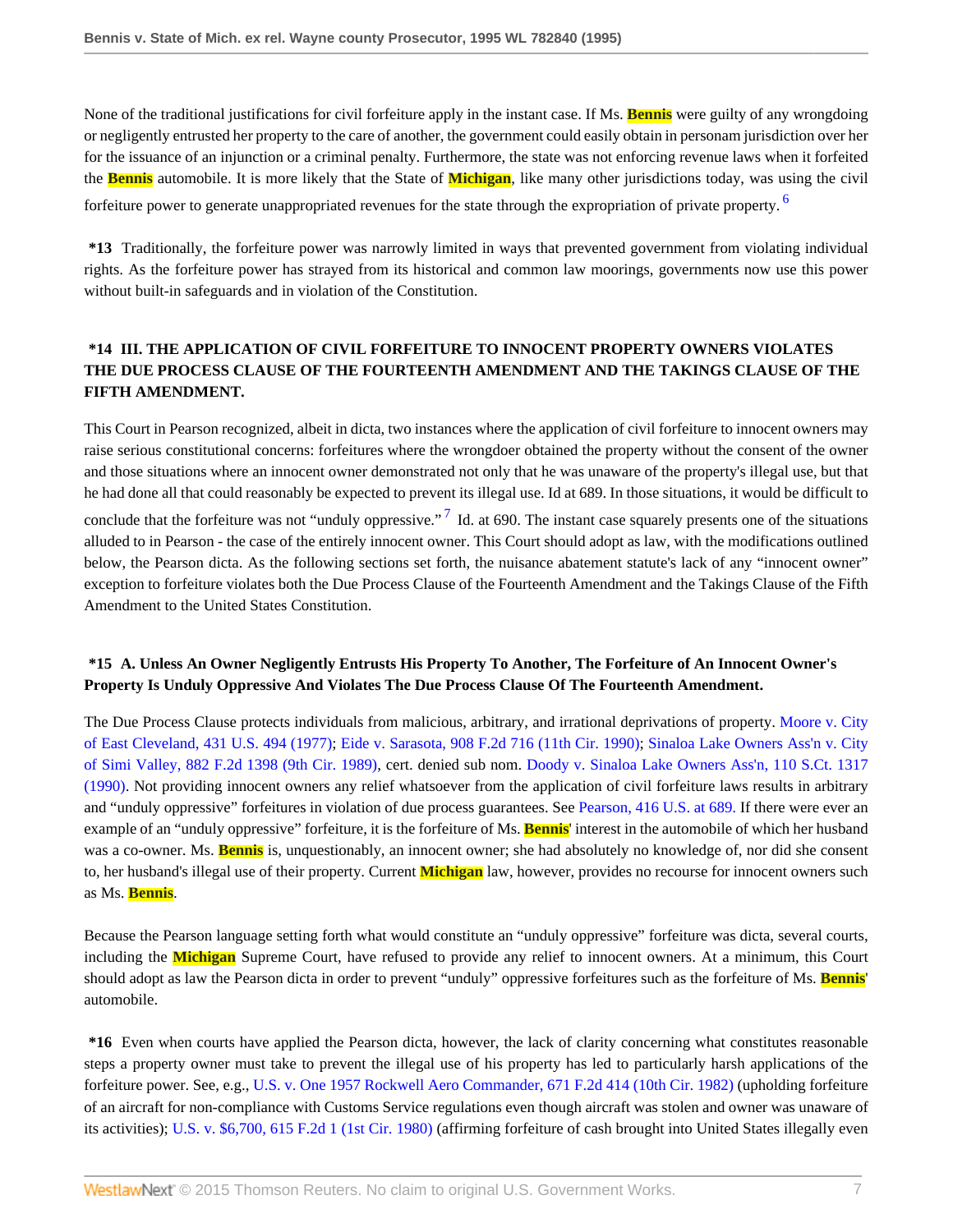though the cash was embezzled from the owner's estate); [U.S. v. One Mercedes Benz 380 SEL, 604 F. Supp. 1307 \(S.D.N.Y.](http://www.westlaw.com/Link/Document/FullText?findType=Y&serNum=1985116373&pubNum=345&originatingDoc=Ib65c616a6be511d895a5e9b84a5a6ac7&refType=RP&originationContext=document&vr=3.0&rs=cblt1.0&transitionType=DocumentItem&contextData=(sc.Search)) [1984\)](http://www.westlaw.com/Link/Document/FullText?findType=Y&serNum=1985116373&pubNum=345&originatingDoc=Ib65c616a6be511d895a5e9b84a5a6ac7&refType=RP&originationContext=document&vr=3.0&rs=cblt1.0&transitionType=DocumentItem&contextData=(sc.Search)) (upholding forfeiture of an automobile used in drug transaction even though car had been loaned to third person in whose care owner had left the car and owner had no knowledge of drug activity). As these cases and many others demonstrate, a strict interpretation of the Pearson suggestion that a private party must take "all" reasonable precautions against illegal use places both onerous and vague duties on private parties to pro-actively police the actions of others.

Such a burden is especially troubling in the context of family relationships, where the government has traditionally not intervened to impose obligations on family members to probe into the activities of one another. Indeed, it would be difficult to imagine any steps Ms. **Bennis** could have reasonably taken to prevent the illegal use of her property when she had no previous knowledge or reason to believe that her property was going to be used illicitly. What precautions should a woman take before letting her heretofore law-abiding husband use the **\*17** family car? Even outside the special context of a marriage, if a property owner has no knowledge or reason to believe that someone will engage in illegal activity with particular property, then why would one take steps to prevent its illegal use?

Other innocent owners, such as mortgagees, purchasers, lessors, and landlords also have to walk a very fine line. They subject themselves, on the one hand, to possible physical harm or legal action (by prying too closely into the affairs of others) or, on the other hand, the possible forfeiture of valuable property (by not prying closely enough). Moreover, the imposition of affirmative law enforcement obligations on private parties runs counter to traditional Anglo-American criminal law doctrine that has refused to place such duties on individuals. Hart, Variety of Responsibility, 83 Law Q. Rev. 346, 354-55 (1967). Innocent property owners "should not forfeit their property for failing to act as a private police force which searches every person who borrows, leases, or is invited into a vehicle." Schecter, 75 Corn. L. Rev. at 1180.

<span id="page-7-0"></span>In order to prevent the application of civil forfeiture to unquestionably innocent owners, this Court should adopt the Pearson dicta as a constitutional rule. However, the Pearson rule should be clarified and strengthened by adopting a rule of negligent entrustment when forfeiture is used against innocent owners. <sup>[8](#page-10-7)</sup> Drawn from traditional **\*18** common law tort principles, the negligent entrustment doctrine holds:

It is negligence to permit a third party to use a thing ... which is under the control of the actor, if the actor knows or should know that such person intends or is likely to use the thing ... in such a manner as to create an unreasonable risk of harm to others.

[Restatement of Torts \(2d\) § 308 \(1965\)](http://www.westlaw.com/Link/Document/FullText?findType=Y&serNum=0290694041&pubNum=0101577&originatingDoc=Ib65c616a6be511d895a5e9b84a5a6ac7&refType=TS&originationContext=document&vr=3.0&rs=cblt1.0&transitionType=DocumentItem&contextData=(sc.Search)). As petitioner's brief more substantially sets forth, the substitution of the words "in such a manner as to create an unreasonable risk of harm to others" with the words "in a manner proscribed by law" establishes a reasonable rule of care when property owners allow their property to be used by others.

The negligent entrustment doctrine would provide clear guidance to lower courts where, as in the instant case, forfeiture statutes provide no relief for innocent owners. Under this doctrine, Ms. **Bennis** clearly did not negligently entrust her property to her husband. There is no evidence that Ms. **Bennis** "should have known" that her car would be used by her husband for illegal purposes. She never knew her husband to engage in such conduct in the past nor did she have any reason to suspect he was going to engage in such conduct that night. Furthermore, since Mr. **Bennis** had equal access and "control" over the vehicle and did not have to seek **\*19** his wife's consent to use the car, Ms. **Bennis** could not have taken reasonable steps to prevent its misuse. Accordingly, the state has not met its burden of justifying the forfeiture of Ms. **Bennis**' property either under the Pearson dicta language or the negligent entrustment doctrine.

Without an innocent owner exception, the **Michigan** nuisance abatement statute deprives individuals of property without due process of law in violation of the Fourteenth Amendment. Recognizing the inherent unfairness of a rule which deprived individuals of property without regard to wrongdoing or negligence, the Supreme Court of North Carolina declared that

<span id="page-7-1"></span>a law which requires such a person at all times to know what is being done with his property, in other words, by the act of sale or lease to make a public guaranty that it shall at all times be used for a legitimate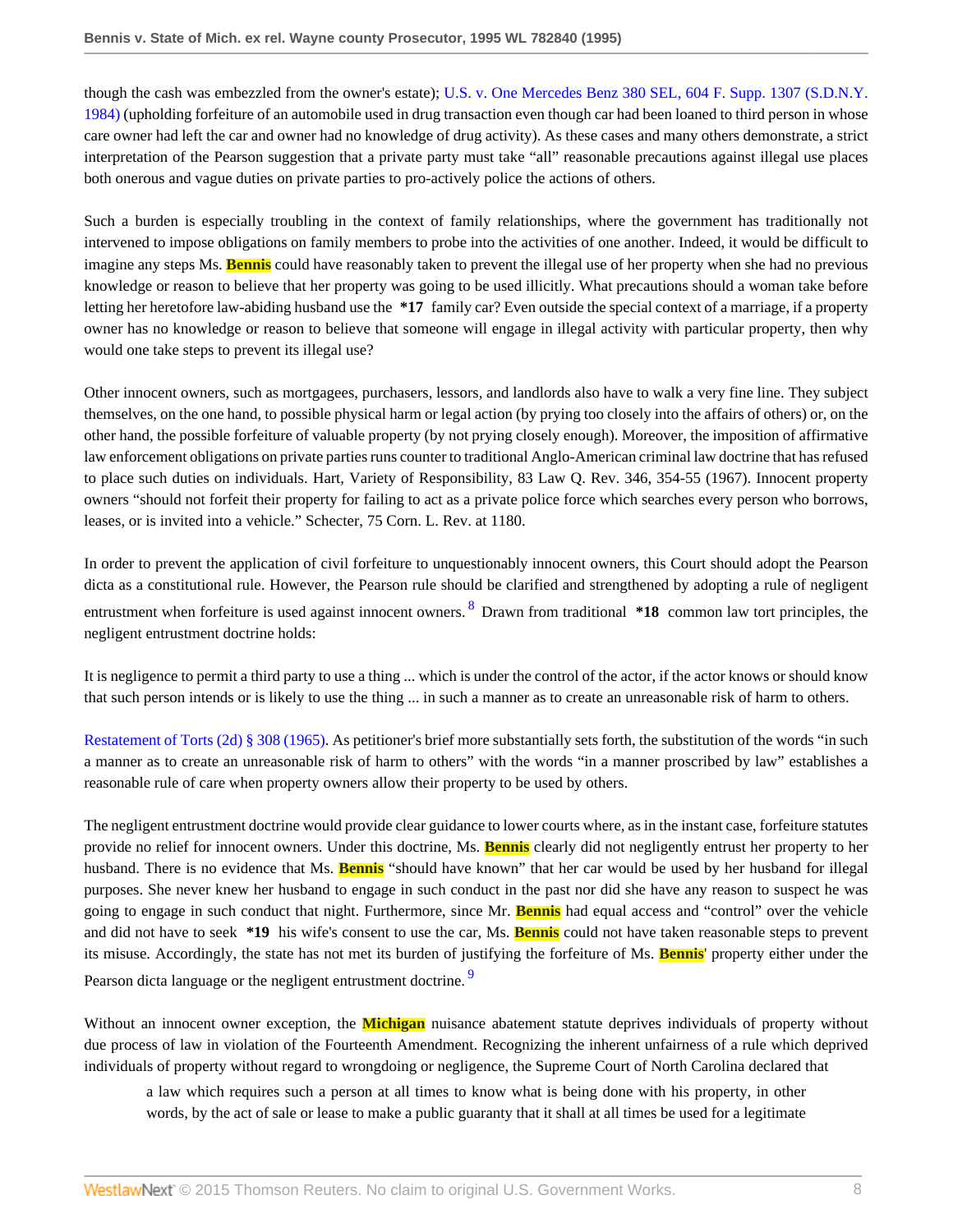purpose, is opposed to common experience and the necessity of commercial and social intercourse, and is so obviously unjust as to be arbitrary.

[Sinclair v. Croom, 8 S.E.2d 834, 836 \(N.C. 1940\)](http://www.westlaw.com/Link/Document/FullText?findType=Y&serNum=1940104698&pubNum=711&originatingDoc=Ib65c616a6be511d895a5e9b84a5a6ac7&refType=RP&fi=co_pp_sp_711_836&originationContext=document&vr=3.0&rs=cblt1.0&transitionType=DocumentItem&contextData=(sc.Search)#co_pp_sp_711_836). Furthermore, the Pearson suggestion that an owner must take "all" reasonable precautions imposes a far too onerous **\*20** burden on property owners and provides extremely narrow relief. The negligent entrustment doctrine provides a workable rule when innocent owners are swept up in civil forfeiture proceedings.

## **B. Forcing Ms. Bennis To Bear The Costs of Addressing Urban Problems When She Is Entirely Innocent Of Wrongdoing Violates The Takings Clause Of The Fifth Amendment.**

In addition to violating due process guarantees, the application of **Michigan's** nuisance abatement statute to innocent property owners such as Ms. **Bennis** constitutes a taking of private property without just compensation in violation of the Fifth and Fourteenth Amendments to the United States Constitution. While this Court held that the forfeiture in Pearson did not constitute a taking, it left open the question, later reiterated in Austin, of whether "forfeiture of a truly innocent owner's property" would comport with the Constitution. [Austin, 113 S.Ct. at 2809.](http://www.westlaw.com/Link/Document/FullText?findType=Y&serNum=1993130661&pubNum=708&originatingDoc=Ib65c616a6be511d895a5e9b84a5a6ac7&refType=RP&fi=co_pp_sp_708_2809&originationContext=document&vr=3.0&rs=cblt1.0&transitionType=DocumentItem&contextData=(sc.Search)#co_pp_sp_708_2809) In the instant case, it is undisputed that Ms. **Bennis** acted neither criminally nor negligently with her property. In other words, she is a "truly innocent owner[]." Id. However, the **Michigan** nuisance abatement statute offers no relief or exception for innocent property owners.

The Fifth Amendment to the United States Constitution states that "private property shall not be taken for public use without just compensation." Central to the requirements of the Takings Clause is this Court's holding that private parties cannot be forced to bear costs that should in fairness and justice be borne by the public. [Armstrong v. United States, 364 U.S. 40, 49 \(1960\)](http://www.westlaw.com/Link/Document/FullText?findType=Y&serNum=1960122571&pubNum=780&originatingDoc=Ib65c616a6be511d895a5e9b84a5a6ac7&refType=RP&fi=co_pp_sp_780_49&originationContext=document&vr=3.0&rs=cblt1.0&transitionType=DocumentItem&contextData=(sc.Search)#co_pp_sp_780_49); see also **\*21** [Nollan v. California Coastal Commission, 483 U.S. 825, 837 \(1987\)](http://www.westlaw.com/Link/Document/FullText?findType=Y&serNum=1987080057&pubNum=780&originatingDoc=Ib65c616a6be511d895a5e9b84a5a6ac7&refType=RP&fi=co_pp_sp_780_837&originationContext=document&vr=3.0&rs=cblt1.0&transitionType=DocumentItem&contextData=(sc.Search)#co_pp_sp_780_837); Epstein, Takings: Private Property and the Law of Eminent Domain 42-44, 182-94 (1985). Significantly, the plaintiff in Armstrong, like Ms. **Bennis**, was an innocent owner. Armstrong was a subcontractor who furnished material to a shipbuilding company. He attached valid liens to the products he provided. The shipbuilding company had a contract with the government. When the company went bankrupt, the government demanded and secured the ships under its contract. The government prevented Armstrong, however, from foreclosing on his valid liens.

This Court held in Armstrong that while the government was certainly entitled to foreclose and destroy liens, it had to compensate the lienholders. Similarly, if the government chooses to forfeit the **Bennis** automobile to further the public purpose of law enforcement and "cleaning up" Detroit, then it must compensate innocent parties, like Ms. **Bennis**, who hold an interest in the property. As discussed in Part A of this section, the forfeiture of Ms. **Bennis**' interest serves no remedial or punitive purpose to take it outside the protection of the Fifth Amendment's Takings Clause. Furthermore, Ms. **Bennis** was not the "intended beneficiary" of the government action in this case. See [National Board of Y.M.C.A. v. United States, 395 U.S. 85 \(1969\)](http://www.westlaw.com/Link/Document/FullText?findType=Y&serNum=1969132985&pubNum=780&originatingDoc=Ib65c616a6be511d895a5e9b84a5a6ac7&refType=RP&originationContext=document&vr=3.0&rs=cblt1.0&transitionType=DocumentItem&contextData=(sc.Search)) (no taking if government destroys property when it acts primarily in defense of plaintiffs' property rather than primarily for public good). Rather, the forfeiture of Ms. **Bennis**' property rights is a taking of property for a public purpose without the payment of just compensation. As an unquestionably innocent third party, Ms. **Bennis** should not bear the **\*22** financial burden of law enforcement activities designed to address urban problems.

The destruction of an innocent owner's interest has been considered a violation of the Takings Clause in other contexts. For instance, in [In re Metmor Financial, 819 F.2d 446, 450 \(4th Cir. 1987\),](http://www.westlaw.com/Link/Document/FullText?findType=Y&serNum=1987064062&pubNum=350&originatingDoc=Ib65c616a6be511d895a5e9b84a5a6ac7&refType=RP&fi=co_pp_sp_350_450&originationContext=document&vr=3.0&rs=cblt1.0&transitionType=DocumentItem&contextData=(sc.Search)#co_pp_sp_350_450) the United States Court of Appeals for the Fourth Circuit held that the forfeiture of property could not change the nature of an innocent mortgagee's rights. The court held that "if viewed from the perspective of a Fifth Amendment taking, for which [an innocent owner] is entitled to 'just compensation' - typically defined as 'fair market value of the property on the date it is appropriated' - the government must pay [the innocent owner] the fair market value of the mortgage.... " [Id. at 450;](http://www.westlaw.com/Link/Document/FullText?findType=Y&serNum=1987064062&originatingDoc=Ib65c616a6be511d895a5e9b84a5a6ac7&refType=RP&originationContext=document&vr=3.0&rs=cblt1.0&transitionType=DocumentItem&contextData=(sc.Search)) see also [Shelden v. United States, 7 F.3d 1022 \(Fed. Cir. 1993\);](http://www.westlaw.com/Link/Document/FullText?findType=Y&serNum=1993197607&pubNum=506&originatingDoc=Ib65c616a6be511d895a5e9b84a5a6ac7&refType=RP&originationContext=document&vr=3.0&rs=cblt1.0&transitionType=DocumentItem&contextData=(sc.Search)) [Monroe](http://www.westlaw.com/Link/Document/FullText?findType=Y&serNum=1990060004&pubNum=345&originatingDoc=Ib65c616a6be511d895a5e9b84a5a6ac7&refType=RP&originationContext=document&vr=3.0&rs=cblt1.0&transitionType=DocumentItem&contextData=(sc.Search)) [Savings Bank v. Castalano, 733 F. Supp. 595 \(W.D.N.Y. 1990\)](http://www.westlaw.com/Link/Document/FullText?findType=Y&serNum=1990060004&pubNum=345&originatingDoc=Ib65c616a6be511d895a5e9b84a5a6ac7&refType=RP&originationContext=document&vr=3.0&rs=cblt1.0&transitionType=DocumentItem&contextData=(sc.Search)). The court further held that "the government can succeed to no greater interest in the property than that which belonged to the wrongdoer whose actions have justified the seizure." Id.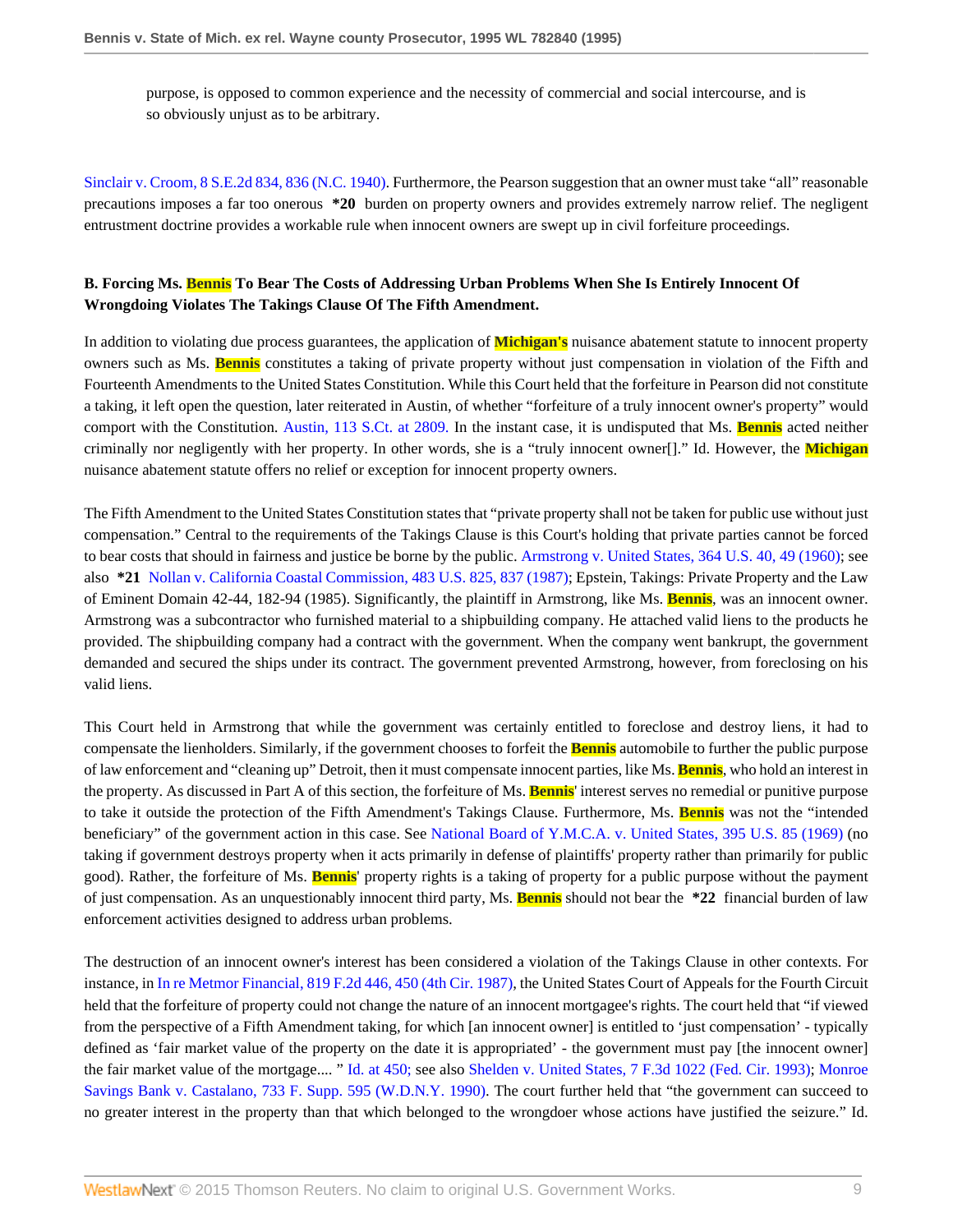at 448-49. Likewise, the government in the instant case should not be allowed to deprive innocent third parties, such as Ms. **Bennis**, of any legitimate interests in the property.

Nor can the government escape the requirements of the Takings Clause merely by characterizing the forfeiture as an abatement of a nuisance. Only a single act of prostitution occurred in the **Bennis** car. A majority of the **Michigan** Supreme Court, however, ruled that the car was transformed into a nuisance because it occurred in a neighborhood allegedly known as an area frequented by those soliciting prostitutes.

**\*23** Chief Justice Cavanaugh's dissent clearly demonstrates how the majority twisted the traditional rights and responsibilities of property owners in an effort to address an urban problem. **Bennis**, 44 **Mich**. at 744-51. At common law, property could, under specific and limited circumstances, be declared a nuisance. [58 Am.Jur.2d, Nuisances, § 77.](http://www.westlaw.com/Link/Document/FullText?findType=Y&serNum=0281699842&pubNum=0113639&originatingDoc=Ib65c616a6be511d895a5e9b84a5a6ac7&refType=TS&originationContext=document&vr=3.0&rs=cblt1.0&transitionType=DocumentItem&contextData=(sc.Search)) However, nuisance has always involved "continuity or recurrence" of an offending practice. [People ex rel. Arcara v. Cloud Books, Inc., 480 N.E.2d 1089,](http://www.westlaw.com/Link/Document/FullText?findType=Y&serNum=1985131087&pubNum=578&originatingDoc=Ib65c616a6be511d895a5e9b84a5a6ac7&refType=RP&fi=co_pp_sp_578_1095&originationContext=document&vr=3.0&rs=cblt1.0&transitionType=DocumentItem&contextData=(sc.Search)#co_pp_sp_578_1095) [1095 \(N.Y. 1985\),](http://www.westlaw.com/Link/Document/FullText?findType=Y&serNum=1985131087&pubNum=578&originatingDoc=Ib65c616a6be511d895a5e9b84a5a6ac7&refType=RP&fi=co_pp_sp_578_1095&originationContext=document&vr=3.0&rs=cblt1.0&transitionType=DocumentItem&contextData=(sc.Search)#co_pp_sp_578_1095) rev'd on other grounds, [478 U.S. 697 \(1986\)](http://www.westlaw.com/Link/Document/FullText?findType=Y&serNum=1986134544&pubNum=780&originatingDoc=Ib65c616a6be511d895a5e9b84a5a6ac7&refType=RP&originationContext=document&vr=3.0&rs=cblt1.0&transitionType=DocumentItem&contextData=(sc.Search)) (nuisance is "a consistent pattern of conduct sufficient to prove that the premises are being employed for a proscribed use"). Under the common law, a "place" becomes a nuisance when it has "absorbed and taken the character of the acts committed." [State ex rel. Carrol v. Gatter, 260 P.2d 360, 364 \(Wash. 1953\).](http://www.westlaw.com/Link/Document/FullText?findType=Y&serNum=1953103553&pubNum=661&originatingDoc=Ib65c616a6be511d895a5e9b84a5a6ac7&refType=RP&fi=co_pp_sp_661_364&originationContext=document&vr=3.0&rs=cblt1.0&transitionType=DocumentItem&contextData=(sc.Search)#co_pp_sp_661_364)

The **Michigan** Supreme Court deviated widely from the common law definition of a nuisance when it attempted to demonstrate the continuity of supposed nuisance-like acts in a particular neighborhood or "place" where prostitution occurs. However, it was the automobile and not the neighborhood that was forfeited. Under the **Michigan** Supreme Court's logic, property rights are determined by the area in which property happens to be located. If a property owner is unfortunate enough to have property located in an area where "lewdness" occurs on a regular basis, then his rights are significantly diminished under the **Michigan** court's novel and unprecedented approach to property rights. Indeed, under this view of property rights, a respectable hotel that happens to be located in a neighborhood that has "declined" could be forfeited if a single act of prostitution **\*24** occurred in one of the rooms without the knowledge of the owner. That same act of prostitution could occur in a more upscale neighborhood, however, and the hotel (or automobile) could not be forfeited under the **Michigan** Supreme Court's rule.

These common law understandings of nuisance - and the **Michigan** Supreme Court's departure from them - are significant in light of this Court's decision in [Lucas v. South Carolina Coastal Council, 112 S.Ct. 2886 \(1992\)](http://www.westlaw.com/Link/Document/FullText?findType=Y&serNum=1992116311&pubNum=708&originatingDoc=Ib65c616a6be511d895a5e9b84a5a6ac7&refType=RP&originationContext=document&vr=3.0&rs=cblt1.0&transitionType=DocumentItem&contextData=(sc.Search)). Lucas recognized that a taking cannot be excused merely by a legislature or a court attaching the nuisance label to the government action:

Any limitation [on property] so severe cannot be newly legislated or decreed (without compensation), but must inhere in the title itself, in the restrictions that background principles of the State's law of property and nuisance already place upon ... ownership. A law or decree with such an effect must, in other words, do no more than duplicate the result that could have been achieved in the courts - by adjacent landowners (or other uniquely affected persons) under the State's law of private nuisance, or by the State under its complimentary power to abate nuisances that affect the public generally, or otherwise.

#### [Lucas, 112 S.Ct. at 2900.](http://www.westlaw.com/Link/Document/FullText?findType=Y&serNum=1992116311&pubNum=708&originatingDoc=Ib65c616a6be511d895a5e9b84a5a6ac7&refType=RP&fi=co_pp_sp_708_2900&originationContext=document&vr=3.0&rs=cblt1.0&transitionType=DocumentItem&contextData=(sc.Search)#co_pp_sp_708_2900)

Under Lucas, a nuisance must be justified on common law doctrines and principles rather than self-serving legislation or novel judicial determinations of what constitutes a nuisance. Use of the nuisance abatement statute to forfeit Ms. **Bennis**' interest in the automobile would be extremely difficult to justify under common law nuisance **\*25** principles. A private party could not successfully file a nuisance action against the automobile based upon a single act of prostitution (although a private party could probably successfully file such an action against a house of prostitution that was causing significant and long-standing problems in the neighborhood and interfering with the owner's use of his property). Moreover, the automobile does not rise to the level of a public nuisance at common law, which was generally a criminal action to abate property uses that were injurious to the public at large. See Lee & Lindahl, Modern Tort Law § 35.02 (1990) ("[A] public nuisance ... is an invasion of a right common to members of the public generally.... It is an offense against the state.... It is a crime.").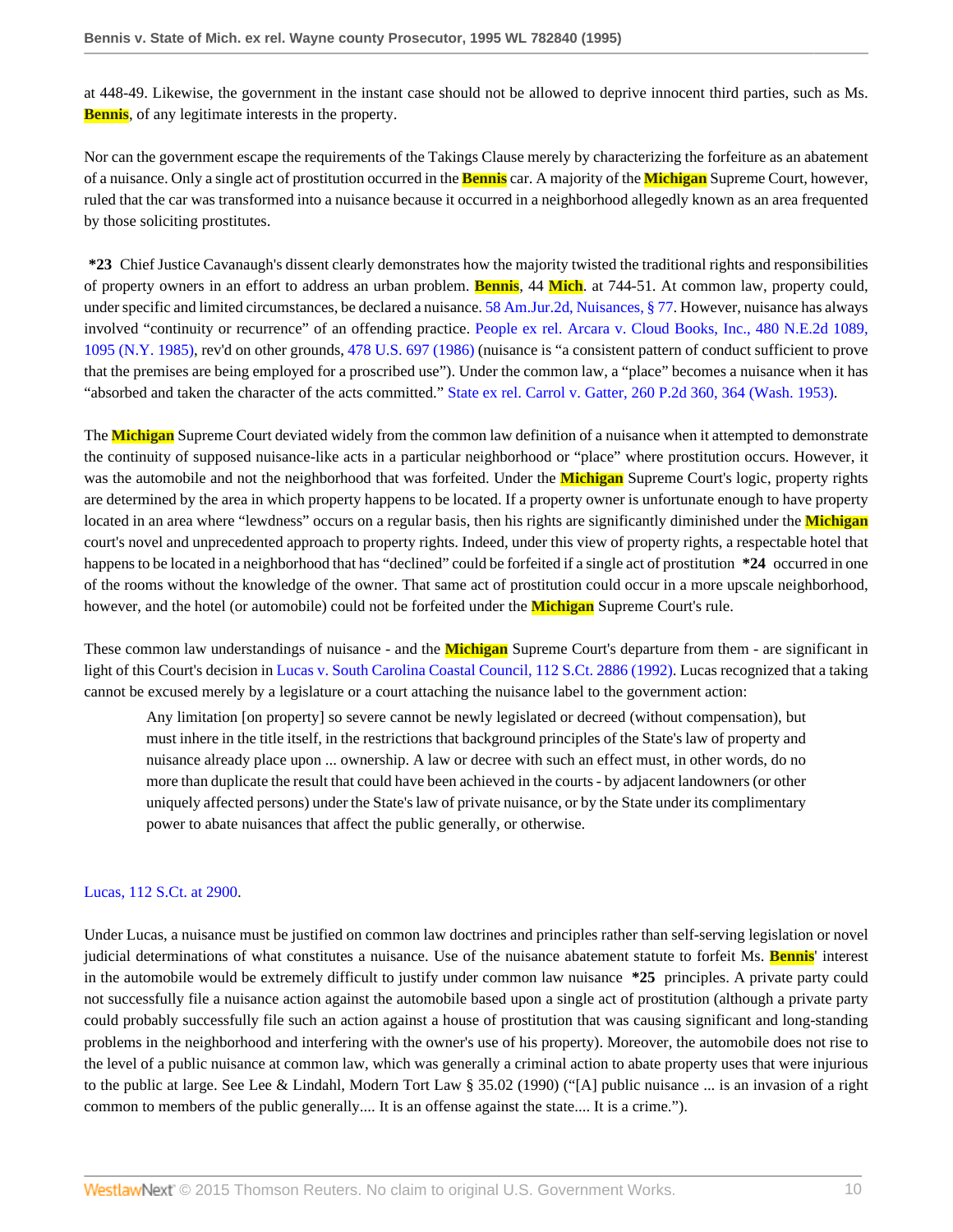The **Michigan** Supreme Court has undermined property rights and traditional property law principles in its attempt to address vexing urban problems. Such problems cannot be ameliorated, however, at the expense of private property rights. Ms. **Bennis** had absolutely no knowledge of, nor did she consent to, the illicit use of the automobile she co-owned with her husband. She should not be punished for the behavior of her husband and, even more importantly, the behavior of other men in a particular neighborhood. The cost of cleaning up Detroit cannot be thrust upon an individual who merely wishes to retain property she rightfully owns.

#### **\*26 CONCLUSION**

For all the foregoing reasons, amicus curiae Institute for Justice respectfully requests that this honorable Court reverse the opinion below.

Footnotes

FN

\*Counsel of Record

- <span id="page-10-0"></span>[1](#page-4-0) Deodand, derived from the Latin "deo dandum," means "to be given to God." [Pearson, 416 U.S. at 681.](http://www.westlaw.com/Link/Document/FullText?findType=Y&serNum=1974127188&pubNum=780&originatingDoc=Ib65c616a6be511d895a5e9b84a5a6ac7&refType=RP&fi=co_pp_sp_780_681&originationContext=document&vr=3.0&rs=cblt1.0&transitionType=DocumentItem&contextData=(sc.Search)#co_pp_sp_780_681) It represents the oldest form of civil forfeiture and embodied the notion that the "thing" was guilty of illegal activity.
- <span id="page-10-1"></span>[2](#page-4-1) This Court in Pearson relied in part on Holmes' history of the rise of American forfeiture law. [Id. at 681.](http://www.westlaw.com/Link/Document/FullText?findType=Y&serNum=1974127188&originatingDoc=Ib65c616a6be511d895a5e9b84a5a6ac7&refType=RP&originationContext=document&vr=3.0&rs=cblt1.0&transitionType=DocumentItem&contextData=(sc.Search))
- <span id="page-10-2"></span>[3](#page-4-2) Although the Acts were worded in absolute terms, juries nevertheless acquitted shipowners if it could be shown that they had taken all reasonable steps to ensure that the ship not be used for illegal purposes. Maxeiner, 62 Corn. L. Rev. at 774.
- <span id="page-10-3"></span>[4](#page-5-0) Included in most efforts to eliminate alcohol were attempts to curb what were considered the secondary effects of alcohol consumption: gambling, prostitution, and other forms of vice.
- <span id="page-10-4"></span>[5](#page-5-1) It is interesting to note that between the end of Prohibition and the start of the modern Drug War, this Court reined in the application of forfeiture to innocent owners at least to a certain extent. See [United States v. One 1936 Model Ford V-8 Deluxe Coach, 307 U.S.](http://www.westlaw.com/Link/Document/FullText?findType=Y&serNum=1939124651&pubNum=780&originatingDoc=Ib65c616a6be511d895a5e9b84a5a6ac7&refType=RP&fi=co_pp_sp_780_236&originationContext=document&vr=3.0&rs=cblt1.0&transitionType=DocumentItem&contextData=(sc.Search)#co_pp_sp_780_236) [219, 236 \(1939\)](http://www.westlaw.com/Link/Document/FullText?findType=Y&serNum=1939124651&pubNum=780&originatingDoc=Ib65c616a6be511d895a5e9b84a5a6ac7&refType=RP&fi=co_pp_sp_780_236&originationContext=document&vr=3.0&rs=cblt1.0&transitionType=DocumentItem&contextData=(sc.Search)#co_pp_sp_780_236) ( "The forfeiture acts ... were intended for the protection of the revenues, not to punish without fault.").
- <span id="page-10-5"></span>[6](#page-6-0) In its last decision addressing the general constitutionality of civil forfeiture, this Court held that forfeiture did not violate the Due Process Clause of the Fourteenth Amendment due in part to the assumption that forfeitures were "not initiated by self-interested private parties." [Calero-Toledo, 416 U.S. at 679.](http://www.westlaw.com/Link/Document/FullText?findType=Y&serNum=1974127188&pubNum=780&originatingDoc=Ib65c616a6be511d895a5e9b84a5a6ac7&refType=RP&fi=co_pp_sp_780_679&originationContext=document&vr=3.0&rs=cblt1.0&transitionType=DocumentItem&contextData=(sc.Search)#co_pp_sp_780_679) Instead, it was assumed that forfeitures are carried out by government officials acting in the public, as opposed to self, interest.

This Court's assumption concerning government officials ignores crucial incentives that influence all government decisionmakers. This assumption is especially misplaced in civil forfeiture where law enforcement agencies keep a percentage of forfeited assets and proceeds. Individuals, whether they act in the public or private spheres, tend to promote their own self-interest. Buchanan, Constitutional Economics 37-38 (1991); Boudreaux & Pritchard, Civil Forfeiture and the War on Drugs: Lessons from Economics and History (forthcoming); see also The Federalist No. 51 (Madison). Given this natural orientation, government officials need to be bound by what Madison described as "auxiliary precautions," or the constitutional restraints designed by the Framers to protect individuals from unwarranted or abusive government actions. Id.

When public officials and agencies have a direct financial stake in the outcome of their actions, this Court has subjected such actions to particularly close scrutiny. [Tumey v. Ohio, 273 U.S. 510 \(1927\)](http://www.westlaw.com/Link/Document/FullText?findType=Y&serNum=1927124409&pubNum=780&originatingDoc=Ib65c616a6be511d895a5e9b84a5a6ac7&refType=RP&originationContext=document&vr=3.0&rs=cblt1.0&transitionType=DocumentItem&contextData=(sc.Search)) (overturning fine where mayor, who also sat as judge, personally received share of the fines); [Ward v. Village of Monroeville, 409 U.S. 57 \(1972\)](http://www.westlaw.com/Link/Document/FullText?findType=Y&serNum=1972137546&pubNum=780&originatingDoc=Ib65c616a6be511d895a5e9b84a5a6ac7&refType=RP&originationContext=document&vr=3.0&rs=cblt1.0&transitionType=DocumentItem&contextData=(sc.Search)) (due process violated where substantial portion of town's income came from fines imposed by town mayor sitting as judge); [Marshall v. Jerrico, Inc., 446 U.S. 238, 250 \(1980\)](http://www.westlaw.com/Link/Document/FullText?findType=Y&serNum=1980111423&pubNum=780&originatingDoc=Ib65c616a6be511d895a5e9b84a5a6ac7&refType=RP&fi=co_pp_sp_780_250&originationContext=document&vr=3.0&rs=cblt1.0&transitionType=DocumentItem&contextData=(sc.Search)#co_pp_sp_780_250) (constitutional concerns raised when government official's "judgment will be distorted by the prospect of institutional gain as a result of zealous enforcement efforts"); [Good, 114 S.Ct. at 502](http://www.westlaw.com/Link/Document/FullText?findType=Y&serNum=1993232386&pubNum=708&originatingDoc=Ib65c616a6be511d895a5e9b84a5a6ac7&refType=RP&fi=co_pp_sp_708_502&originationContext=document&vr=3.0&rs=cblt1.0&transitionType=DocumentItem&contextData=(sc.Search)#co_pp_sp_708_502) (constitutional considerations arise where "the Government has a direct pecuniary interest in the outcome of the proceeding"). The current institutional arrangement and incentive structure behind civil forfeiture demand that the property rights of innocent owners be protected. Accordingly, this Court should discard the Calero-Toledo holding that civil forfeiture is not initiated by self-interested parties and instead consider the constitutional claims of innocent property owners, such as petitioner in the instant case.

- <span id="page-10-6"></span>[7](#page-6-1) Likewise, this Court in [Austin, 113 S.Ct. at 2809,](http://www.westlaw.com/Link/Document/FullText?findType=Y&serNum=1993130661&pubNum=708&originatingDoc=Ib65c616a6be511d895a5e9b84a5a6ac7&refType=RP&fi=co_pp_sp_708_2809&originationContext=document&vr=3.0&rs=cblt1.0&transitionType=DocumentItem&contextData=(sc.Search)#co_pp_sp_708_2809) reiterated the Pearson dicta by declaring that forfeitures have never been applied "when the owner had done all that reasonably could be expected to prevent the unlawful use of his property."
- <span id="page-10-7"></span>[8](#page-7-0) Indeed, this Court already has suggested such a rule. Similar to the negligent entrustment rule for civil forfeiture suggested in the instant case, the Austin decision stated that holding the owner "accountable for the wrongs of others to whom he entrusts his property"